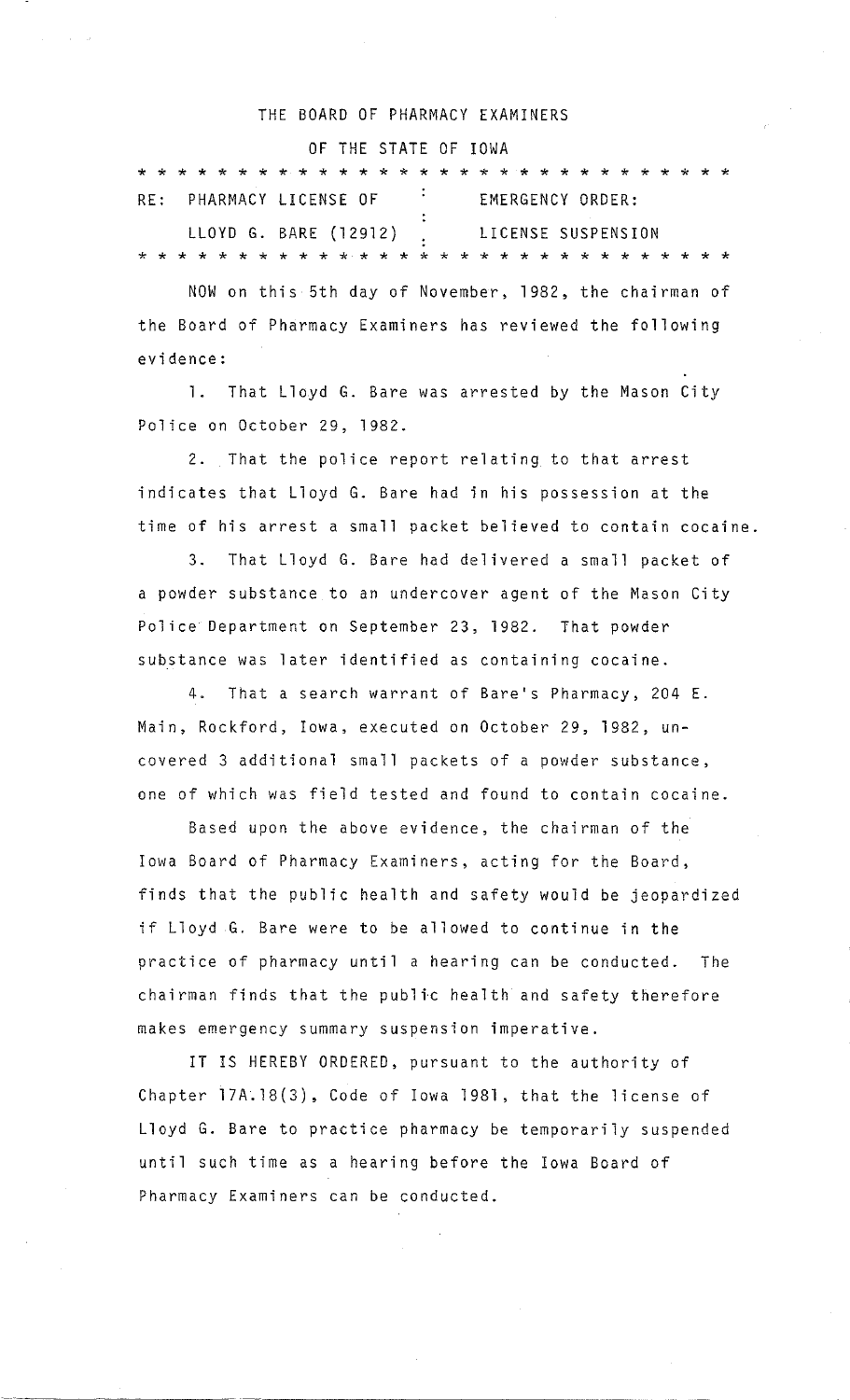IT IS FURTHER ORDERED, that Lloyd G. Bare appear before the Iowa Board of Pharmacy Examiners on December 14, 1982, at 9:30 a.m. in Conference Room One, second floor North, Grimes State Office Building, Capitol Complex, Des Moines, Iowa.

The order for temporary suspension and the notice of hearing are issued pursuant to the authority granted the Iowa Board of Pharmacy Examiners under Chapters 17A, 155, 204, and 258A, Code of Iowa 1981.

You may bring counsel to the hearing and cross-examine any witness and call witnesses of your own. Failure to appear could result in suspension or revocation of your license.

Detailed information of charges will be forwarded to you prior to the hearing date. Information regarding the hearing may be abtained from Thomas D. McGrane, Assistant Attorney General, State Capitol, Des Moines, Iowa.

hairperson Norman C

 $-2-$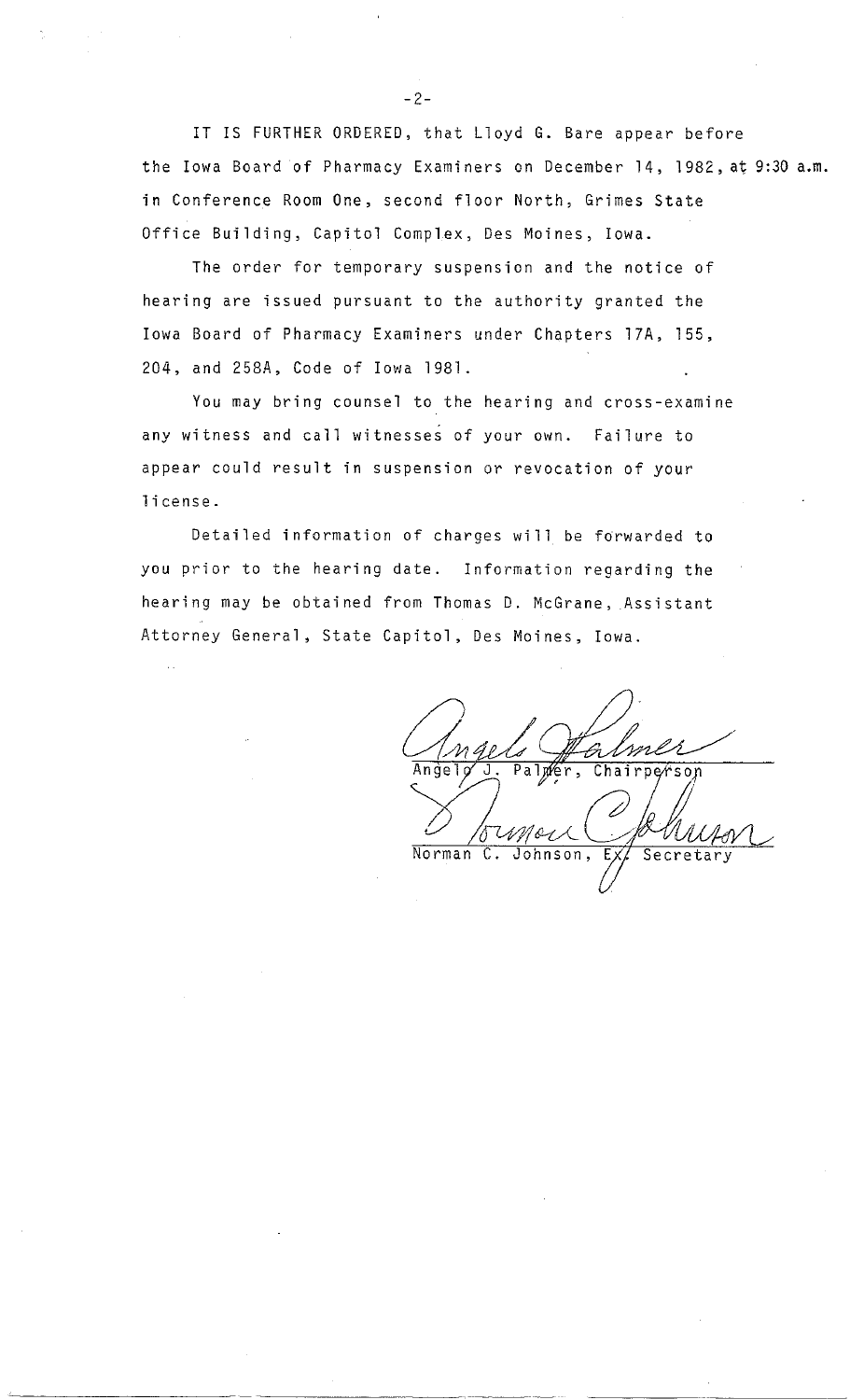#### THE BOARD OF PHARMACY EXAMINERS

# OF THE STATE OF IOWA

\* \* \* \* \* \* \* \* \* \* \* \* \* \* \* \* \* \* \* \* \* \* \* \* \* \* \* \* \* RE: PHARMACY LICENSE OF : LICENSE LLOYD G. BARE (12912) : REINSTATEMENT \* \* \* \* \* \* \* \* \* \* \* \* \* \* \* \* \* \* \* \* \* \* \* \* \* \* \* \* \*

Now on this 23rd day of November, 1982 the Board of Pharmacy Examiners acting in an emergency telephone conference session agree to reinstate the license to practice pharmacy of Lloyd G. Bare effective November 24, 1982. This reinstatement is issued under the following conditions:

l. Lloyd G. Bare will neither purchase nor dispense any cocaine product.

2. The prescription records of Lloyd G. Bare and Bares Drug, 201 E. Main, Rockford, Iowa will be subjected to periodic audits. The audit period will begin on the date of this order and extend for 90 days or the date of Mr. Bares hearing before the Board, whichever comes first. Mr. Bare will be required to show reasonable accountability for all controlled substances purchased or dispensed from Bares Drug during this period. Any shortage or overage deviations which exceed normal limits will be grounds for license revocation.

IT IS HEREBY ORDERED, pursuant to the authority granted the board under Iowa Code, chapter 258A, that the license of Lloyd G. Bare to practice pharmacy be reinstated subject to the conditions described above and with the understanding that a hearing on the matters detailed in the license suspension order issued on November 5, 1982 will be convened within a reasonable period of time.

Angelo J. Palmer, Chairperson

 $\frac{1}{2}$  ,  $\frac{1}{2}$  .  $\frac{1}{2}$   $\frac{1}{2}$   $\frac{1}{2}$   $\frac{1}{2}$   $\frac{1}{2}$   $\frac{1}{2}$   $\frac{1}{2}$   $\frac{1}{2}$   $\frac{1}{2}$   $\frac{1}{2}$   $\frac{1}{2}$   $\frac{1}{2}$   $\frac{1}{2}$   $\frac{1}{2}$   $\frac{1}{2}$   $\frac{1}{2}$   $\frac{1}{2}$   $\frac{1}{2}$   $\frac{1}{2}$   $\frac{1}{2}$ Norman C. Johnson, Executive Secretary

*l*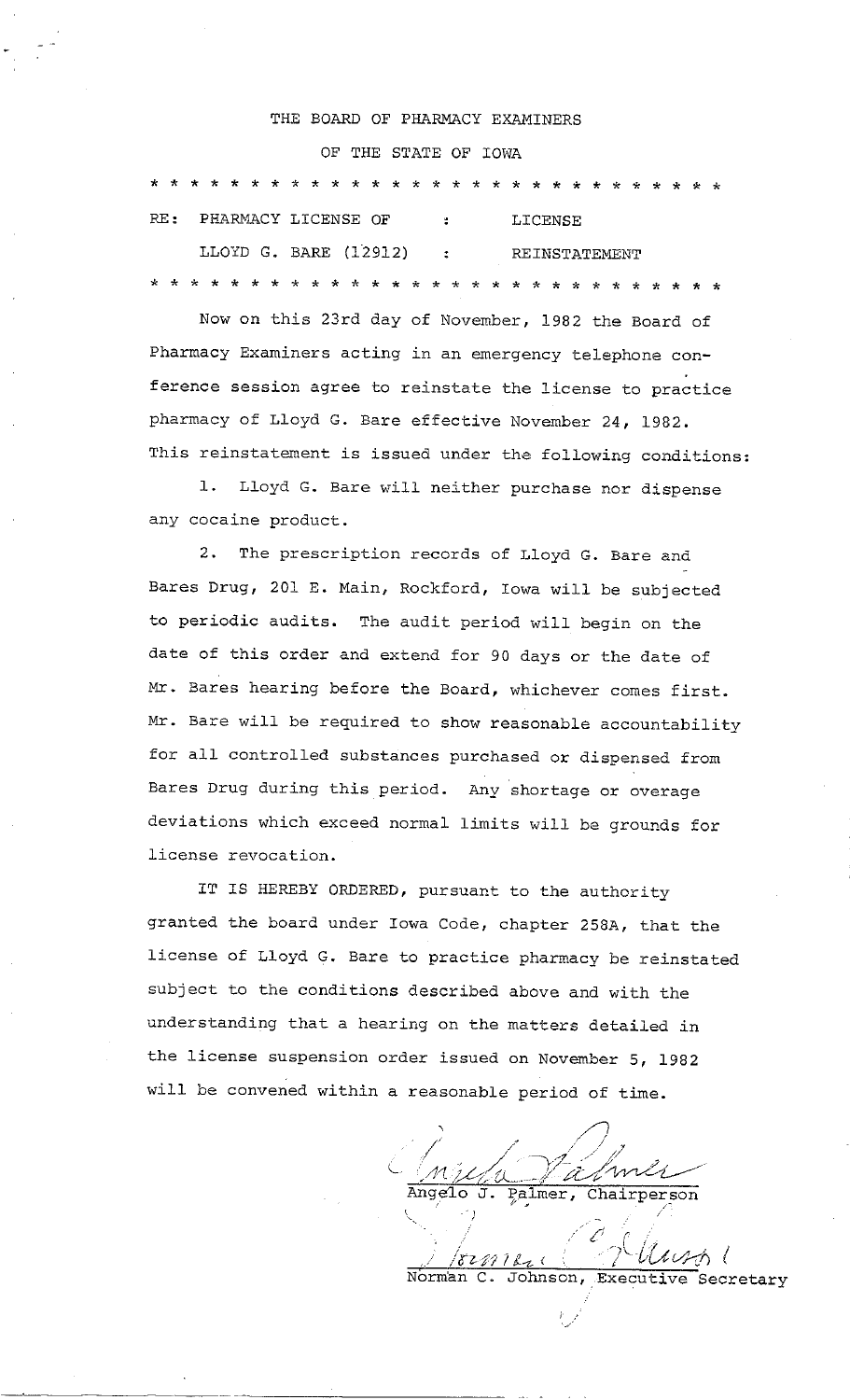## STATE OF IOWA BOARD OF PHARMACY EXAMINERS

In the Matter of the License to Practice Pharmacy ) Findings of Fact,<br>of Lloyd G. Bare, (a) (Conclusions of La of Lloyd G. Bare, ) Conelusions of Law Respondent (and Decision ) and Decision

## STATEMENT OF THE CASE

Pursuant to Chapters 17A and 258A of the Code of Iowa, a hearing was held before the Board of Pharmaey Examiners on March 15, 1983, for the purpose of receiving evidence to determine whether or not diseiplinary aetion should be taken concerning the license of Lloyd G. Bare to practice pharmacy<br>in Iowa.

Board members present for the hearing were: Angelo J. Palmer, Chairperson; Vennetta M. Fiedler, Viee Chairperson; Jerry M. Hartleip; John F. Rode; Gale W. Stapp; and Margo Underwood. Robert E. Bellinger served as hearing offieer for the Board. The State was represented by Thomas D. MeGrane, Assistant Attorney General. Respondent was represented by David E. Funkhouser, attorney-at-law.

The hearing offieer, having eonsidered the testimony and evidenee, issues the following findings of faet, eonelusions of law and deeision.

## FINDINGS OF FACT

l. Responsent is lieensed to praetiee pharmaey in Iowa having been issued lieense #12912 on June 12, 1963. His lieense is eurrent, having been renewed on June 24, 1982, expiring on June 30, 1984. He is therefore subjeet to diseiplinary aetion by the Board.

Respondent was arrested by the Mason City Police on Oetober 29, 1982.

3. The poliee report relating to that arrest indieates that Lloyd G. Bare had in his possession at the time of his arrest a small paeket believed to eontain eoeaine.

4. Respondent had delivered a small paeket of a powder substanee to an undereover agent of the Mason City Poliee Department on September 23, 1982. The powder substanee was later identified as containing cocaine.

5. A seareh warrant of Bare's Pharmaey, 204 E. Main, Roekford, Iowa, exeeuted on Oetober 29, 1982, uneovered three additional small packets of a powder substance which were found to contain eoeaine.

6. Respondent admitted that he earried one of these paekets in his billfold on the occasion of the delivery to an undercover agent of the Mason City Police Department on September 23, 1982.

7. Respondent admitted all of the findings in paragraphs 2 through 6 in his testimony before the Board. In addition, he admitted to the possession and delivery of the eoeaine and related the eireumstanees under whieh the eoeaine was obtained. Respondent admitted obtaining the eoeaine by allowing a 10% solution of cocaine, returned to him by a local physician for destruetion, to evaporate. The residue from that evaporation was then dried and plaeed into papers or paekets whieh he asserted were obtained from a friend. These papers were identified as ''sno-seals'' and were deseribed by respondent as the normal ''street paekaging'' for eoeaine.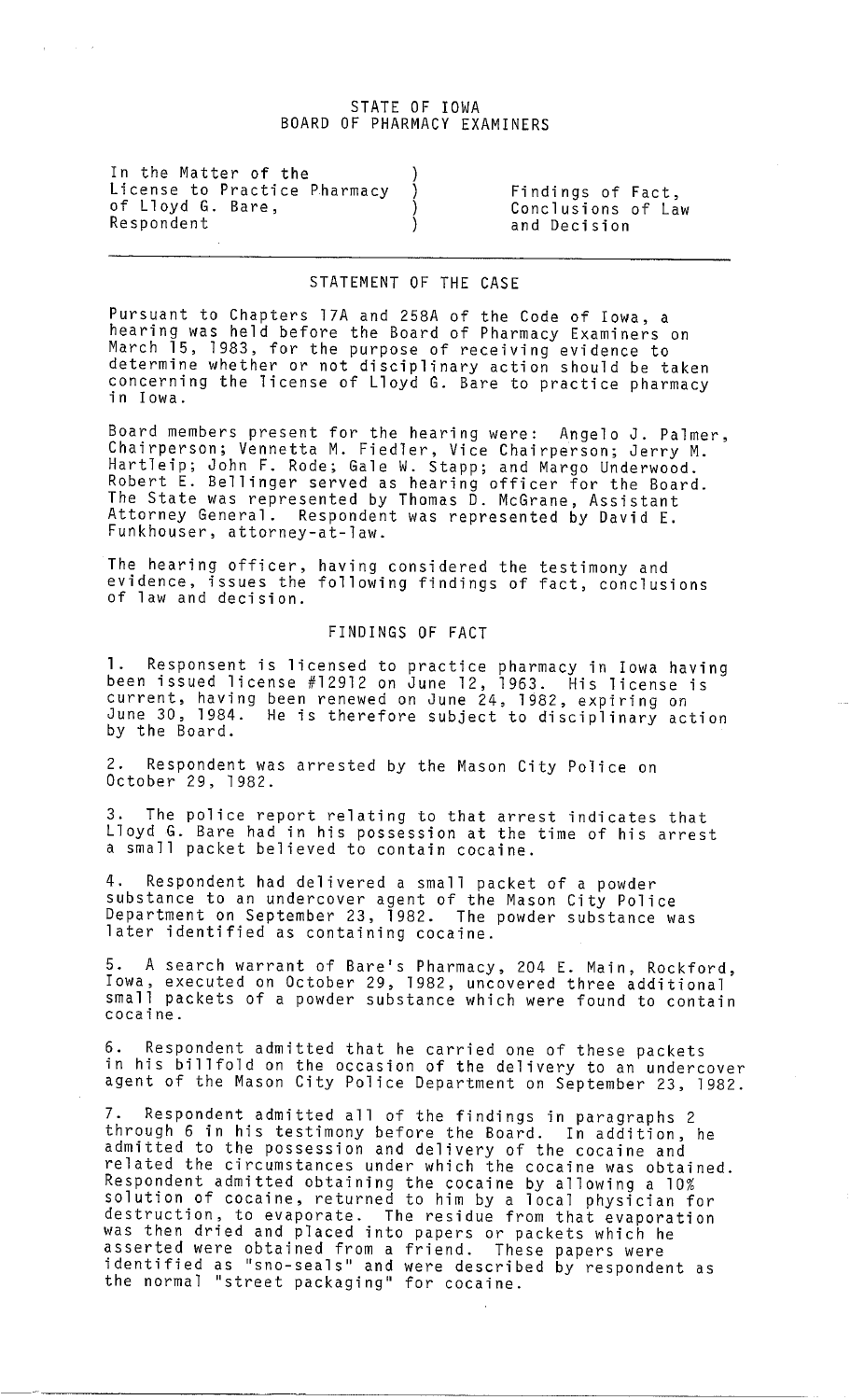8. Respondent pled guilty to the crime of delivery of cocaine in violation of Seetion 204.40l(l)"a," Code of Iowa 1981. Judgment was entered against respondent and he was senteneed toa term of not more than ten years in the Men's Reformatory at Anamosa, Iowa. That sentenee was suspended and respondent was plaeed on probation.

9. Based upon respondent's testimony, the Board finds that he did prepare these paekets of eoeaine for street use. Respondent indieated that the paekets were originally prepared for use by a terminally ill friend. Assuming that this is true, it is elear that when that need no longer existed, respondent ehose to keep the "paekets" rather than destroy the cocaine. We therefore conclude that his action in delivery of the cocaine was deliberate.

10. We find that respondent did eommit a felony, was eonvieted of that felony and that the felony did relate to the profession of pharmaey.

11. Respondent did admit in testimony that just prior to and at the time of the violation he had some problems with drinking and with gambling. The gambling related to business opportunities<br>and not to other traditional forms of gambling.

### CONCLUSIONS OF LAW

l. Code of Iowa, Seetion 258A.3(2)''a'' provides in pertinent part: "Each licensing board may impose one or more of the following as lieensee diseipline: a. Revoke a lieense or suspend a lieense either until further order of the board or for a specified period, upon grounds specified in...147.55...."

2. Code of Iowa, Section 147.55 states in pertinent part:<br>"A license to practice a profession shall be revoked or suspended ''A lieense to praetiee a profession shall be revoked or suspended when the lieensee is guilty of any of the following acts or when the ricensee is guilty of any of the forfowing acts or<br>offenses: (5) Conviction of a felony related to the profession...<br>of the licensee or the conviction of any felony that would affect his or her ability to practice within the profession. A copy of the record of conviction or a plea of guilty shall be eonelusive evidenee.''

Code of Iowa, Section 155.13 provides in pertinent part: ''The Board shall have the authority to deny, suspend or revoke The board shart have the authority to deny, suspend or rev<br>a license in any case where it finds that there has been a substantial failure to comply with the provisions of this<br>chapter or the regulations promulgated hereunder...." Subseetion 2 of this seetion states that grounds for diseiplinary aetion under this seetion are, ''Convietion of an offense or where a penalty or fine has been invoked for violation of Chapter 147, Chapter 203, Chapter 203A, Chapter 204, or the federal food, drug and cosmetic act. A plea or verdict of guilty, ora eonvietion following a plea of nolo eontendere, is deemed tobe a eonvietion within the meaning of this seetion.''

4. Code of Iowa, Chapter 258A.10 provides in pertinent part: ''A lieensing board established after January l, 1978, and pursuant to the provisions of this ehapter, shall by rule inelude provisions for the revoeation or suspension of a lieense whieh shall inelude but is not limited to the following: ... s. eonvietion of a felony related to the profession ... of the lieensee. A eopy of the reeord of eonvietion or plea of guilty shall be eonelusive evidenee.''

Rules of the board found in  $620--10.1(4)-Iow$ a Administrative Code provides that, "The board may impose any of the disciplinary<br>sanctions set out in Subrule 10.1(2)...when the board determines<br>that the licensee...is guilty of the following acts or offenses: end the ricensee... is guitty of the following acts or offenses:<br>... "e" conviction of a felony. A copy of the record of conviction or a plea of guilty shall be conclusive evidence."